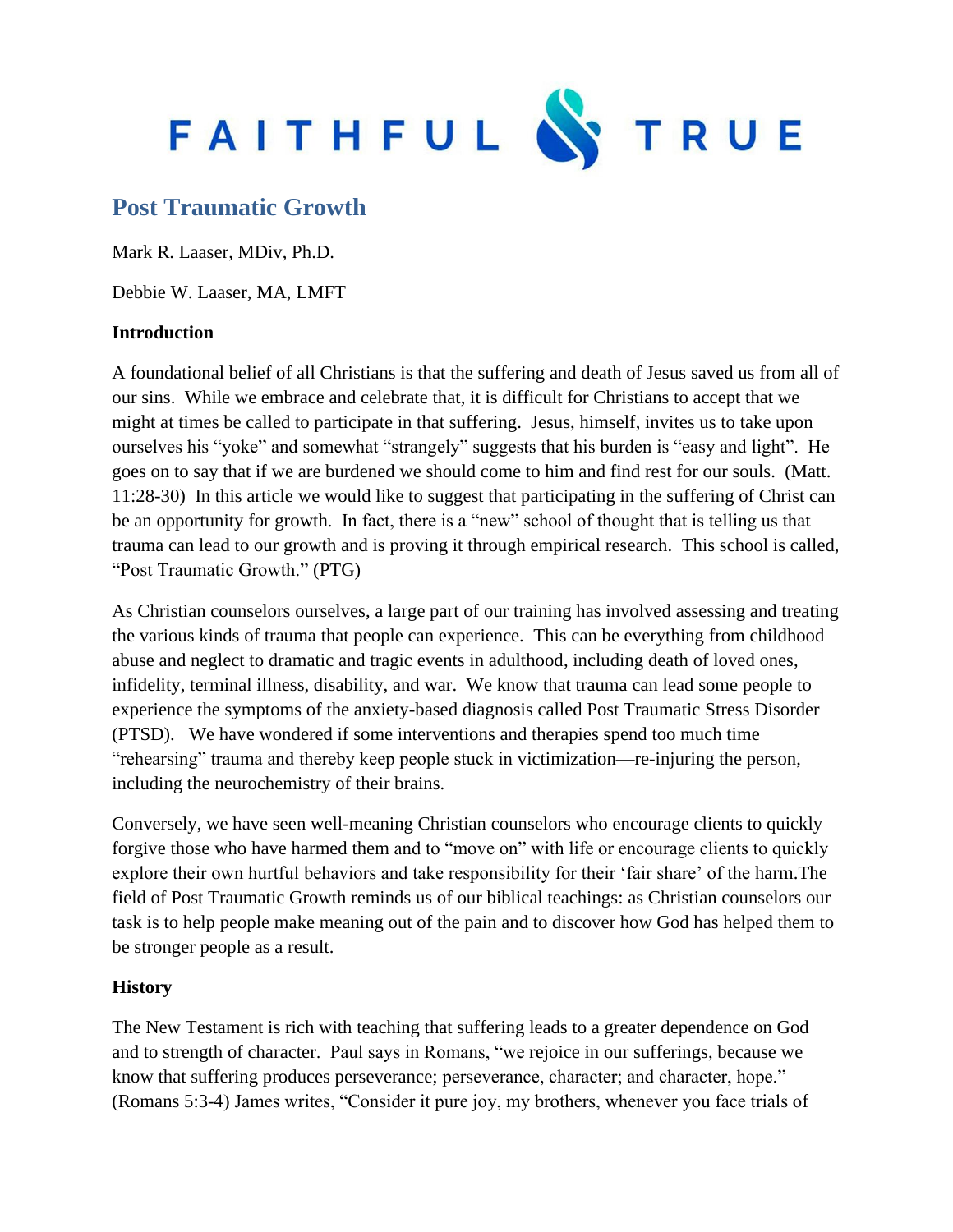many kinds, because you know that the testing of your faith develops perseverance. Perseverance must finish its work so that you may be mature and complete, not lacking anything." (Jas. 1:2-4) In the history of theological, philosophical and psychological thought the idea that suffering and pain leads to meaning and growth is certainly not new.

This article's length only permits us to point you to the current work of Calhoun and Tedeschi whose work over the last 15 years has led to the definition of Post Traumatic Growth and to clinical research supporting it. They define PTG as, "The positive psychological change experienced as a result of the struggle with highly challenging life circumstances" (Tedeschi and Calhoun, 2004, p. 1). Tedeschi and Calhoun suggest that terms like trauma, crisis, and stressful life events can be used interchangeably. They understand that many people can have significant emotional health issues as a result of suffering and trauma but that, "in the developing literature on posttraumatic growth, we have been finding that reports of growth experiences in the aftermath of traumatic events far outnumber reports of psychiatric disorders" (Tedeschi and Calhoun, 2004, p. 2).

## **The Dynamics of Post Traumatic Growth**

PTG does not occur because of the trauma, it occurs when the person goes beyond an adaptive response and learns how to struggle with the potential transformational possibility of the trauma. Tedeschi and Calhoun list 5 possible growth results:

- 1. An increased appreciation of life in general and a sense of what is really important.
- 2. Closer and more meaningful relationships.
- 3. A general sense of greater personal strength.
- 4. An identification of new possibilities for a person's life.
- 5. Growth in the domain of spiritual and/or existential matters.

In terms of number 5, we believe that this growth draws a person closer to God and develops a sense in the person of God's divine presence.

## **The Process of Post Traumatic Growth**

The literature describes three critical elements that promote PTG for an individual that has experienced a traumatic life event:

- 1. Managing Distressing Emotions: A person learns to express all feelings relating to the trauma including anger, anxiety, and sadness. In reality, this is grief work.
- 2. Support and Disclosure: An individual practices disclosing honest feelings and thoughts about the trauma with other supportive people. This must involve a system of social support including the possibility of a therapy group.
- 3. Cognitive Processing: As most therapists know, the experience of trauma leads to feelings of shame and other core beliefs about God, self, and others.